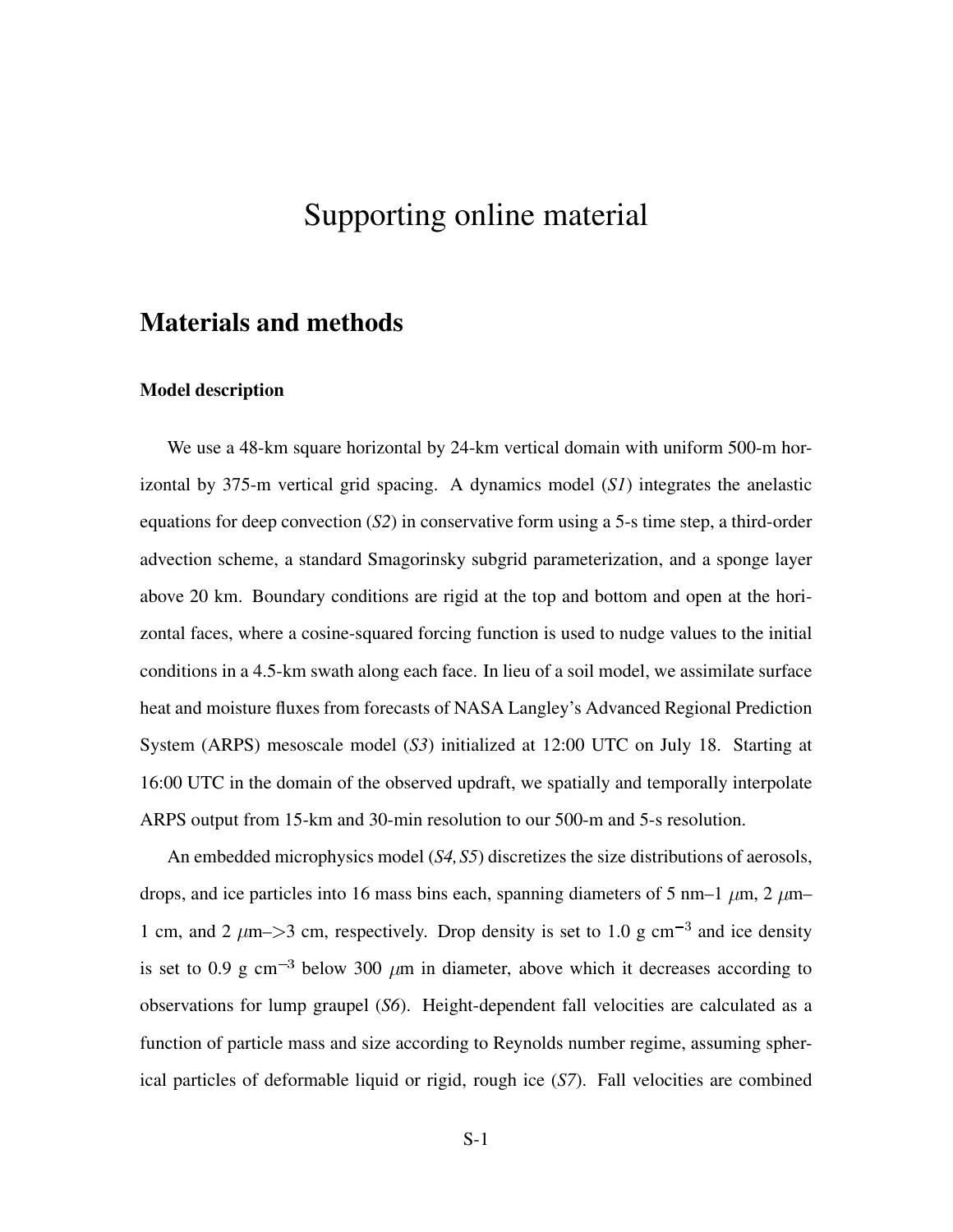with radius-dependent collision efficiencies (*S8*) to derive a height-dependent gravitational collection kernel that is integrated semi-implicitly (*S9*). Drops coagulating with ice are assumed to freeze instantaneously. Additional kernels for spontaneous and collision-induced drop breakup (*S8, S10*) are integrated explicitly, but the effect of turbulence on coagulation is currently neglected. Gravitational collection and drop breakup are the only microphysical processes always advanced with the 5-s dynamical time step, whereas all other microphysical processes are advanced with a time step that varies to a minimum value of 0.2 s.

We have extended previous modeling studies of continental deep convection (*S11,S12*) by using aerosol size distributions based on measurements throughout the boundary layer and free troposphere, calculating supersaturations required for activation (*S7*), removing aerosols from the size distribution as they are activated, and allowing for three-dimensional transport. By contrast, the previous studies use a power-law formulation to estimate the number of aerosols activated,  $N = Cs^k$ , where *s* is the supersaturation in percent and *C* and *k* are positive constants that do not vary. While numerically efficient, the power-law formulation provides an infinite source of aerosols with increasing supersaturation and does not distinguish between the properties of boundary layer and free tropospheric aerosols. These factors become important in our simulated updrafts because high supersaturations activate all of the initial boundary layer aerosols, leaving negligibly few except for those entrained from the free troposphere, which exhibit markedly different number size distributions. Our treatment does require a knowledge of aerosol chemical composition, which we assume to be ammonium bisulfate. Chemical composition is undoubtedly more complex, but an aerosol/cloud condensation nuclei closure study has shown that assuming ammonium bisulfate nonetheless can provide a remarkably accurate representation of activation during CRYSTAL-FACE (*S13*).

Homogeneous freezing of aerosols and drops is treated classically here (*S7*) and results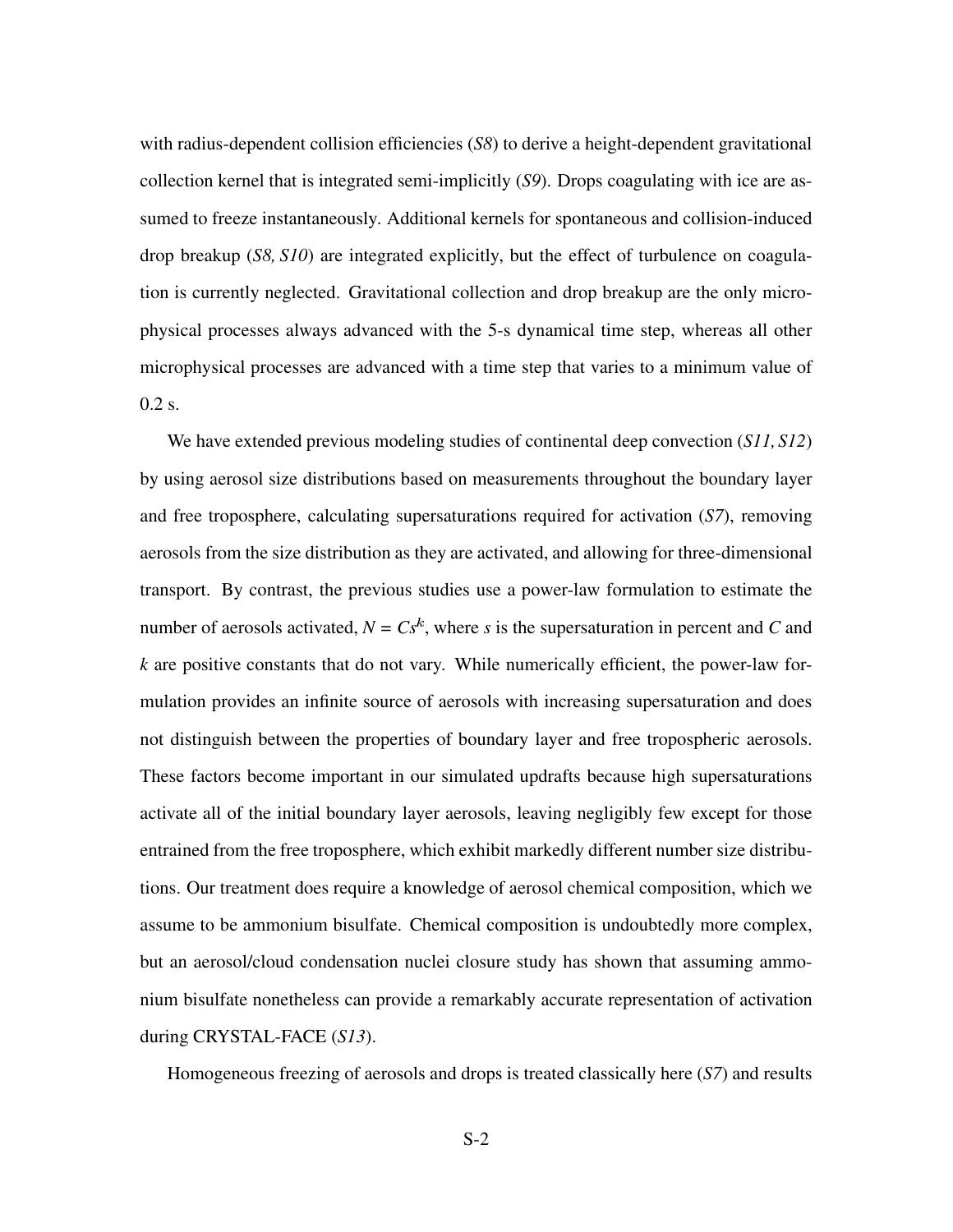are insensitive to a newer parameterization (*S14*). Results are also insensitive to inclusion of heterogeneous freezing by low concentrations of ice nuclei (IN), which we relate to temperature, ice supersaturation, and the numbers of particles present as follows. IN are assumed to be present at a background concentration of  $0.06 \text{ cm}^{-3}$ , consistent with observations (*S15*) on July 18, and are assumed to be uniformly distributed among the total aerosols, drops, and ice particles in each grid cell. IN in drops are assumed to activate linearly with decreasing temperature over the range  $-16$  to  $-28^{\circ}$ C (S7), whereas IN in aerosols are assumed to activate nonlinearly with increasing ice supersaturation (*S16*) over the range  $4-32\%$  at temperatures below  $-5^{\circ}$ C. Based on the simplifying assumption that temperature decreases and supersaturation increases monotonically with increasing elevation in updrafts, the IN incrementally freeze aerosols and drops in a given grid cell if updraft velocity exceeds 5 m/s and an incremental temperature or supersaturation threshold is passed during traversal from the grid cell below. Overall, homogeneous freezing of drops contributes the majority of ice crystals in our simulations, although all other freezing mechanisms also contribute small numbers. This result appears reasonable in light of the low ratio of IN to peak anvil ice crystal numbers and the general agreement between simulated and observed particle numbers and size distributions.

All cloud-resolving model results are dependent upon parameterizations, such as the ones just described for ice formation, as well as spatial resolution. Our spatial resolution is determined by the requirement of sufficient domain size to contain growth of a realistic cluster of updrafts, on the one hand, and the requirement of sufficient computational memory, on the other hand. Previous modeling of shallow cumulus with bulk microphysics has demonstrated that some aspects of cloud simulations can be extremely difficult to converge with respect to increasing spatial resolution (*S1*). Using limited available time on 512 processors of the Department of Energy's National Energy Research Scientific Computing Center IBM SP RS/6000, we find that no aspect of our analysis here is affected by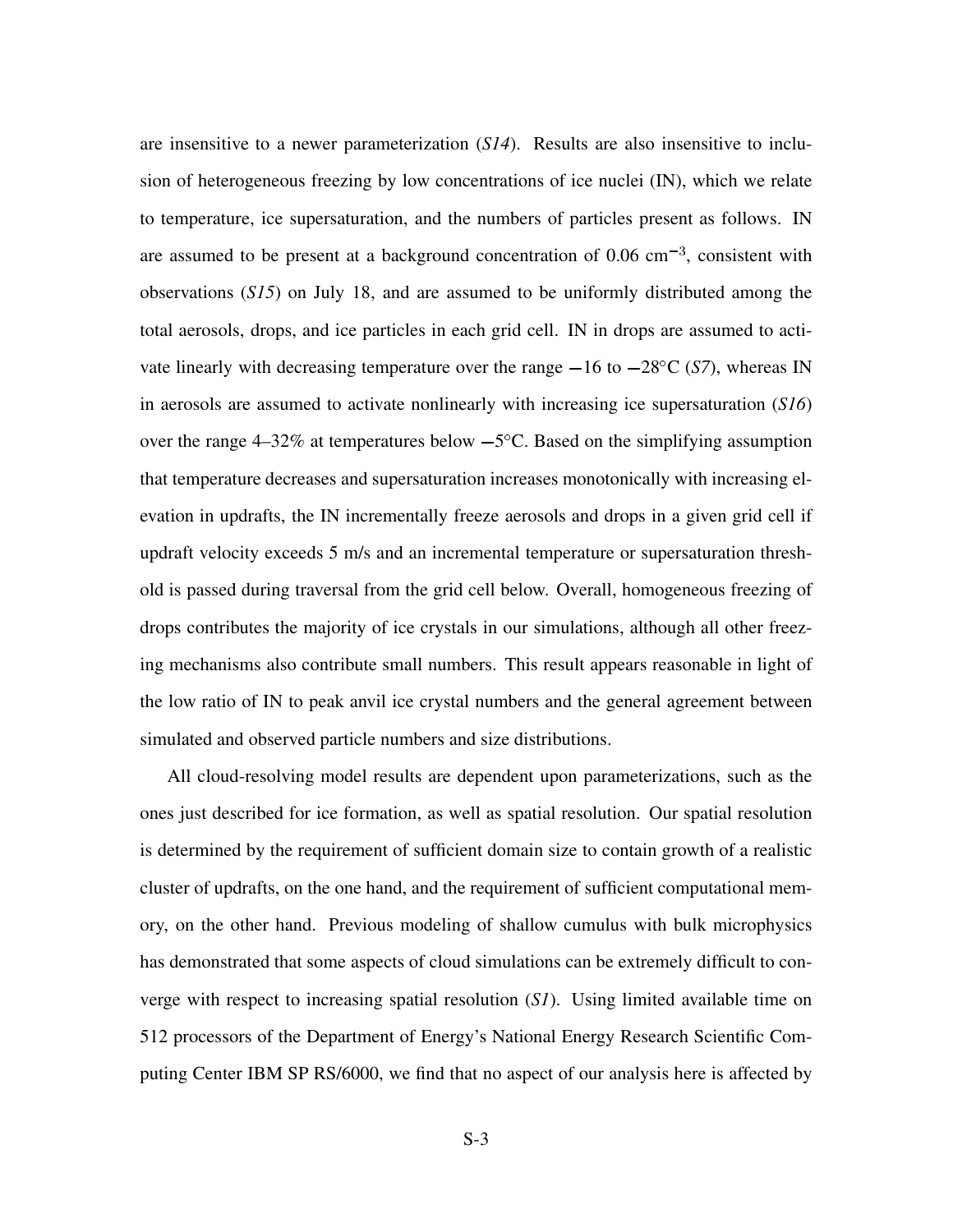a doubling of either spatial resolution or bin number. These sensitivity tests reach the bin resolution of recent two-dimensional simulations of deep convection that focus on tracking more particle types (*S11*) and exceed the spatial resolution of recent three-dimensional simulations of deep convection with bulk microphysics (*S17*). However, some aspects of our simulations, such as the width and complexity of updraft features, could become more realistic with increasing resolution (Fig. 3, as noted).

#### Meteorological and aerosol measurements

Using open lateral boundary conditions, all faces of the model domain are nudged to the initial meteorological and aerosol profiles throughout the simulation. We derive a single representative meteorological profile from rawinsonde measurements on July 18 at the Miami airport, located approximately 100 km south of the observed updraft and at a similar distance from the coastline. We use soundings measured at 14:35 UTC and 17:36 UTC with a Vaisala 80H sensor, corrected for known sensor time-lag and bias errors. Thermodynamic data from the later sounding, taken 13 minutes prior to the updraft penetration, were fouled by sensor icing from supercooled liquid water. However, wind data from the earlier sounding were poorly sampled over extreme speed changes at crucial mid-tropospheric elevations. We thus combine thermodynamic variables from the earlier sounding with winds from the later sounding.

We derive initial representative aerosol profiles for the baseline simulation and sensitivity tests (Table 1) from measurements made on three aircraft. From the Twin Otter aircraft data (below 4 km), we estimate aerosol number  $> 10$  nm from sequential condensation particle counter (CPC) measurements of aerosols  $> 7$  and 12 nm in diameter and we estimate aerosol size distribution from simultaneous differential mobility analyzer measurements reported in 100 size bins spanning 10 nm–1  $\mu$ m in diameter. From the Citation aircraft data  $(5-12 \text{ km})$ , we estimate aerosol number from CPC measurements of aerosols  $> 10 \text{ nm}$  in diameter (aerosol size distribution was not measured on the Citation). From the WB-57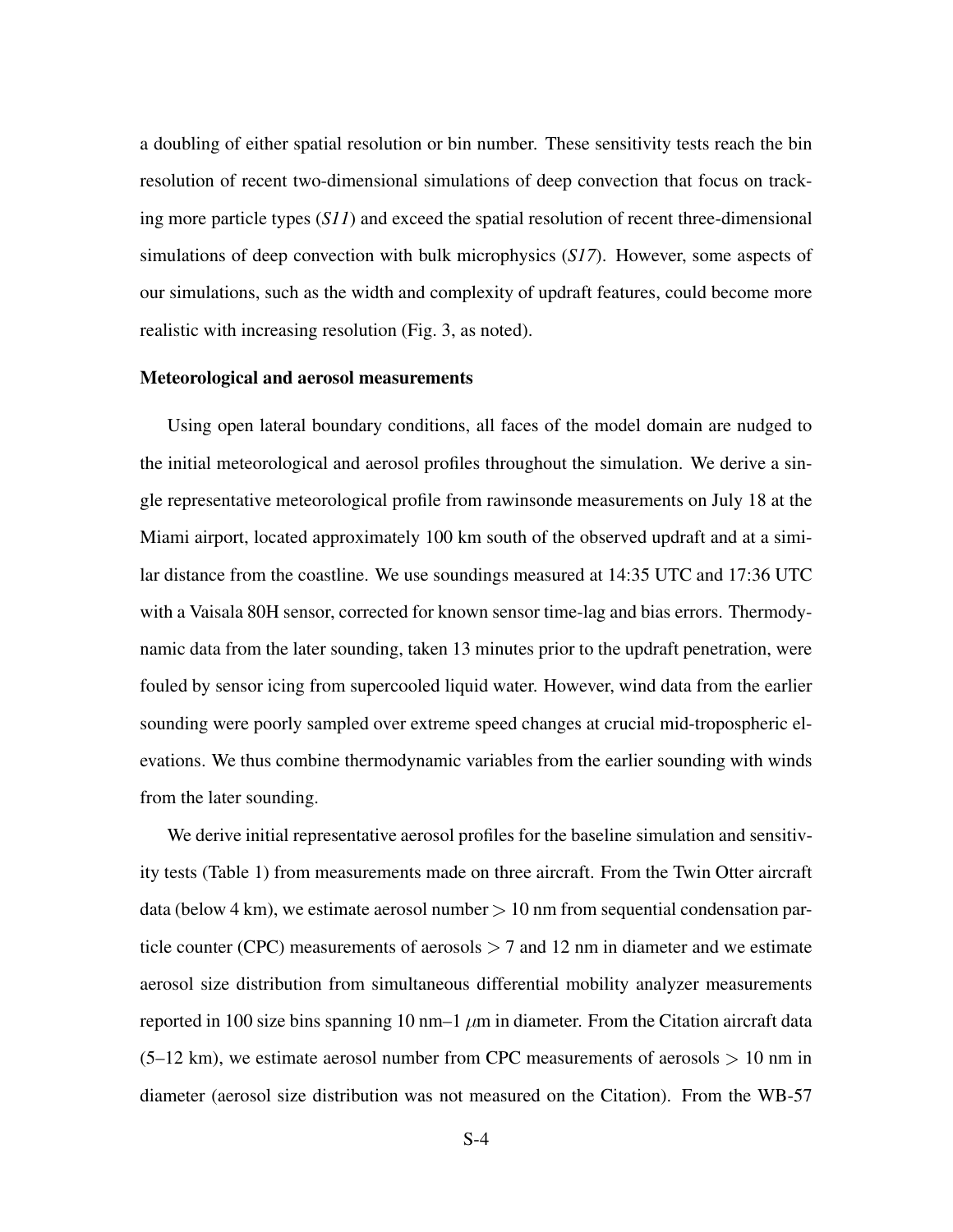aircraft data (12–16 km), we estimate both aerosol number  $> 10$  nm and size distribution from sequential nucleation mode aerosol size spectrometer (NMASS-II) measurements of  $aerosols > 4$ , 8, 15, 30, and 64 nm in diameter. Since no WB-57 measurements are available from July 18, we use measurements from July 19 to estimate the fall-off of aerosol number with elevation above 10 km and the size distribution of aerosols above 5 km.

While we benefit from a broad analysis of aerosol number and size distribution throughout the CRYSTAL-FACE experiment, precise aerosol conditions in and around the July 18 updraft remain uncertain since aerosol size distribution was not measured by the Citation, the WB-57 made no such measurements on July 18, and some of the Citation's in-cloud aerosol number measurements appear suspect. Aerosol number  $> 10$  nm measured out-ofcloud is approximately 3000 and 4500  $\text{cm}^{-3}$  upon entry into and exit from the case study cloud, respectively. Aerosol number measured in-cloud also remains persistently high, never dropping below  $1800 \text{ cm}^{-3}$  throughout the strong updraft. However, the extreme variability of numbers measured in the updraft is indicative of known CPC instrument errors in the presence of liquid water (*S18*), so we do not consider that data to be reliable. Thus, we focus here on the out-of-cloud aerosol measurements, with acknowledged uncertainty in their size distribution. For simplicity, we use typical monomodal parameters derived from size distributions measured by the WB-57 on July 19 in the absence of nucleation-mode particles and we arbitrarily use the entry value in our baseline profile at 10 km (Table 1). Our results are surprisingly insensitive to an increase of aerosol number up to the exit value using the monomodal parameters or using an additional mid-tropospheric nucleation mode, which can also explain some numbers remaining unactivated within the core.

#### Cloud measurements

Cloud particle size distributions measured on the Citation aircraft with a forward spectrometer scattering probe (FSSP-100) are reported as a function of maximum particle diameter in 15 bins spanning  $4-62 \mu m$ . While FSSP measurements may be unreliable in the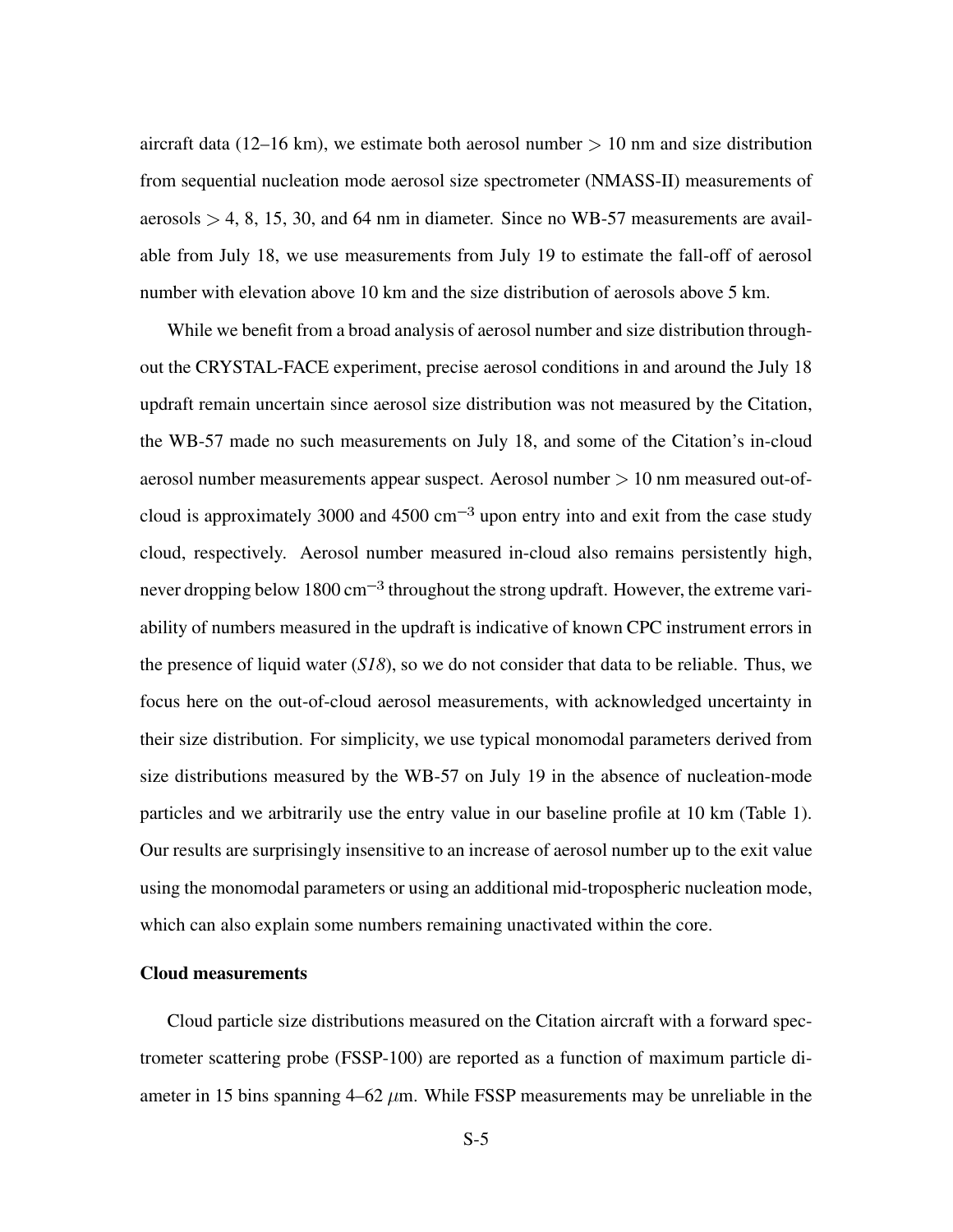presence of large ice crystals (*S19*), we find that integrations of the measured small particle size distributions match the volume of liquid water measured by both King and Rosemount icing probes. Cloud particle size distributions measured on the WB-57 aircraft with a cloud, aerosol, and precipitation spectrometer (CAPS) and an FSSP scattering spectrometer probe (SPP-100) are composited and reported as a function of maximum particle diameter in 25 bins spanning 0.35  $\mu$ m–1.6 cm. Owing to the persistent presence of secondary peaks in particle concentration at diameters smaller than  $6 \mu m$  and unexpected flattening of particle size distributions at diameters larger than 0.5 cm, we focus here on the central range of particle sizes between those limits (Fig. 4).

## References

- S1. D. E. Stevens, A. S. Ackerman, C. S. Bretherton, *J. Atmos. Sci.* 59, 3285 (2002).
- S2. F. B. Lipps, R. S. Hemler, *J. Atmos. Sci.* 43, 1796 (1986).
- S3. M. Xue, D.-H. Wang, J.-D. Gao, K. Brewster, K. K. Droegemeier, *Meteor. Atmos. Phys.* 82, 139 (2003).
- S4. E. J. Jensen, L. Pfister, A. S. Ackerman, O. B. Toon, A. Tabazadeh, *J. Geophys. Res.* 106, 17,237 (2001).
- S5. A. S. Ackerman, O. B. Toon, D. E. Stevens, J. A. Coakley, Jr., *Geophys. Res. Lett.* 30, 10.1029/2002GL016634 (2003).
- S6. A. J. Heymsfield, P. N. Johnson, J. E. Dye, *J. Atmos. Sci.* 35, 1689 (1978).
- S7. H. R. Pruppacher, J. D. Klett, *Microphysics of Clouds and Precipitation* (Kluwer Academic Publishers, 1997).
- S8. W. D. Hall, *J. Atmos. Sci.* 37, 2486 (1980).